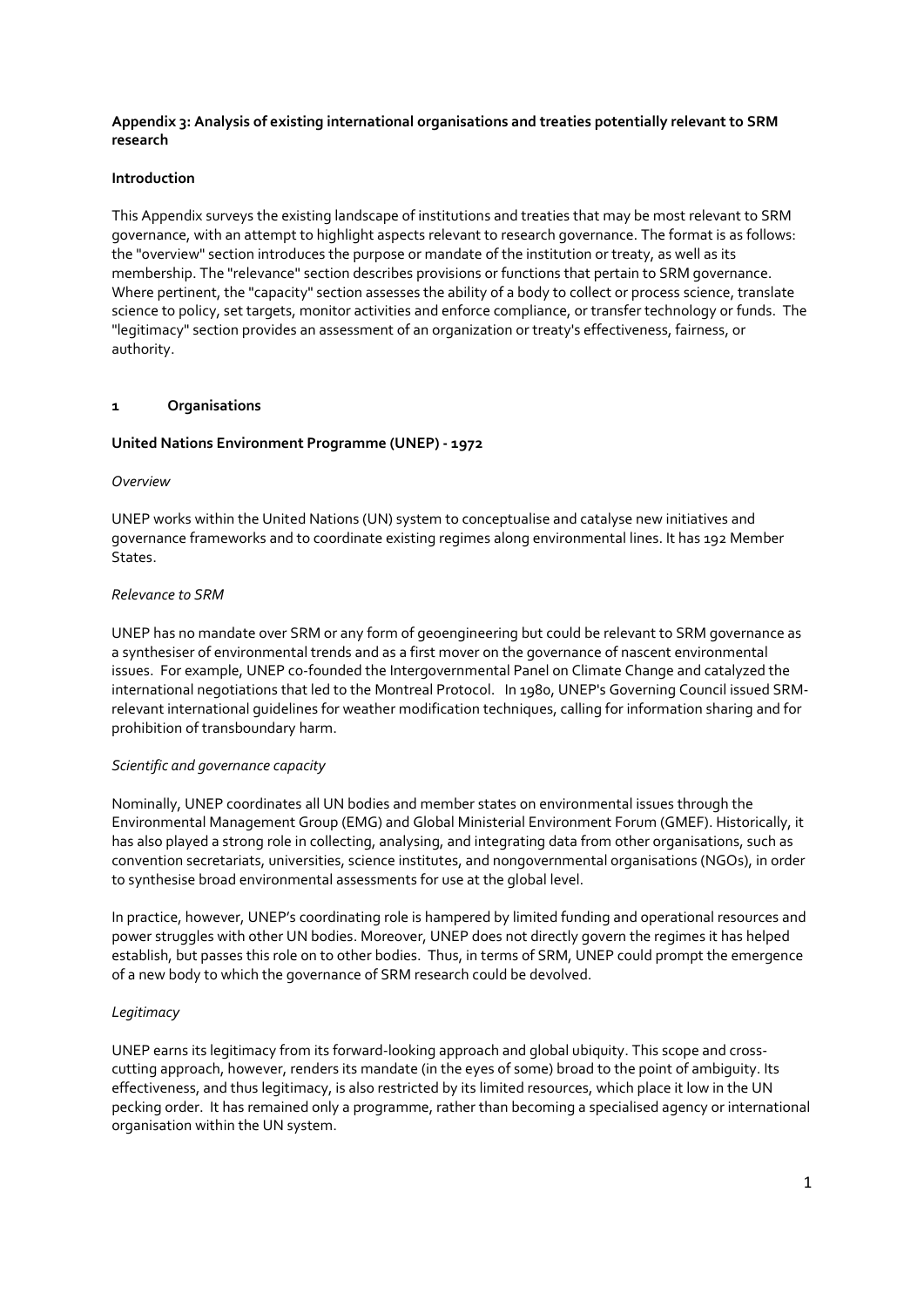## **World Meteorological Organization (WMO) - 1950**

#### *Overview*

The WMO is the UN's authoritative voice on the science of the Earth's climate and atmosphere. It has 189 members.

### *Relevance to SRM*

The WMO's focus on climate and atmospheric science make it topically relevant to SRM research governance. For example, the WMO coordinates weather and climate observations, data exchange, and assists in technology transfer. It contributes to the mitigation of natural and human-induced disasters, such as those associated with chemical and nuclear accidents and volcanic eruptions. The WMO also contributes to policy formulation on weather-related safety and security issues. Further, the WMO co-sponsors programmes for scientific research and assessments to support environmental agreements on global environmental concerns such as ozone-layer depletion, climate change, desertification and biodiversity.

Although the WMO's weather and climate-related scientific authority make it potentially relevant for SRM research governance, other aspects of SRM governance (e.g., those relating to dispute resolution, deployment, or liability regimes) would not fit under the WMO's mandate.

#### *Scientific and governance capacity*

WMO policy is determined by the World Meteorological Congress, which meets every four years. This timing could be too infrequent to effectively govern a novel topic like SRM. The Executive Council, which implements Congress decisions, meets once a year. Each Member country is represented by a Permanent Representative, typically the director of the National Meteorological or Hydrometeorological Service. An SRM research governance system would likely benefit from the participation of similar technical experts.

### *Legitimacy*

The WMO maintains a high degree of legitimacy in terms of its scientific authority and the democratic, technical nature of the Congress. Further, the WMO contributed to establishing the well-respected Intergovernmental Panel on Climate Change (IPCC) and hosts the IPCC's Secretariat in Geneva.

### **The Intergovernmental Panel on Climate Change (IPCC) - 1988**

#### *Overview*

IPCC is a scientific intergovernmental body tasked with assessing scientific, technical, and socio-economic information relevant to climate change. It reports on peer-reviewed, published science and does not carry out its own original research. It was established by the WMO and UNEP. Currently, 194 countries are members of the IPCC.

#### *Relevance to SRM*

The IPCC already reviews and assesses scientific literature on climate change and its impacts in order to inform policy makers. The IPCC has long recognised the radiative forcing effects of sulphate aerosols, and an assessment of the scientific basis and potential impacts of geoengineering will be included in the IPCC's Fifth Assessment Report, scheduled to be finalized in 2014.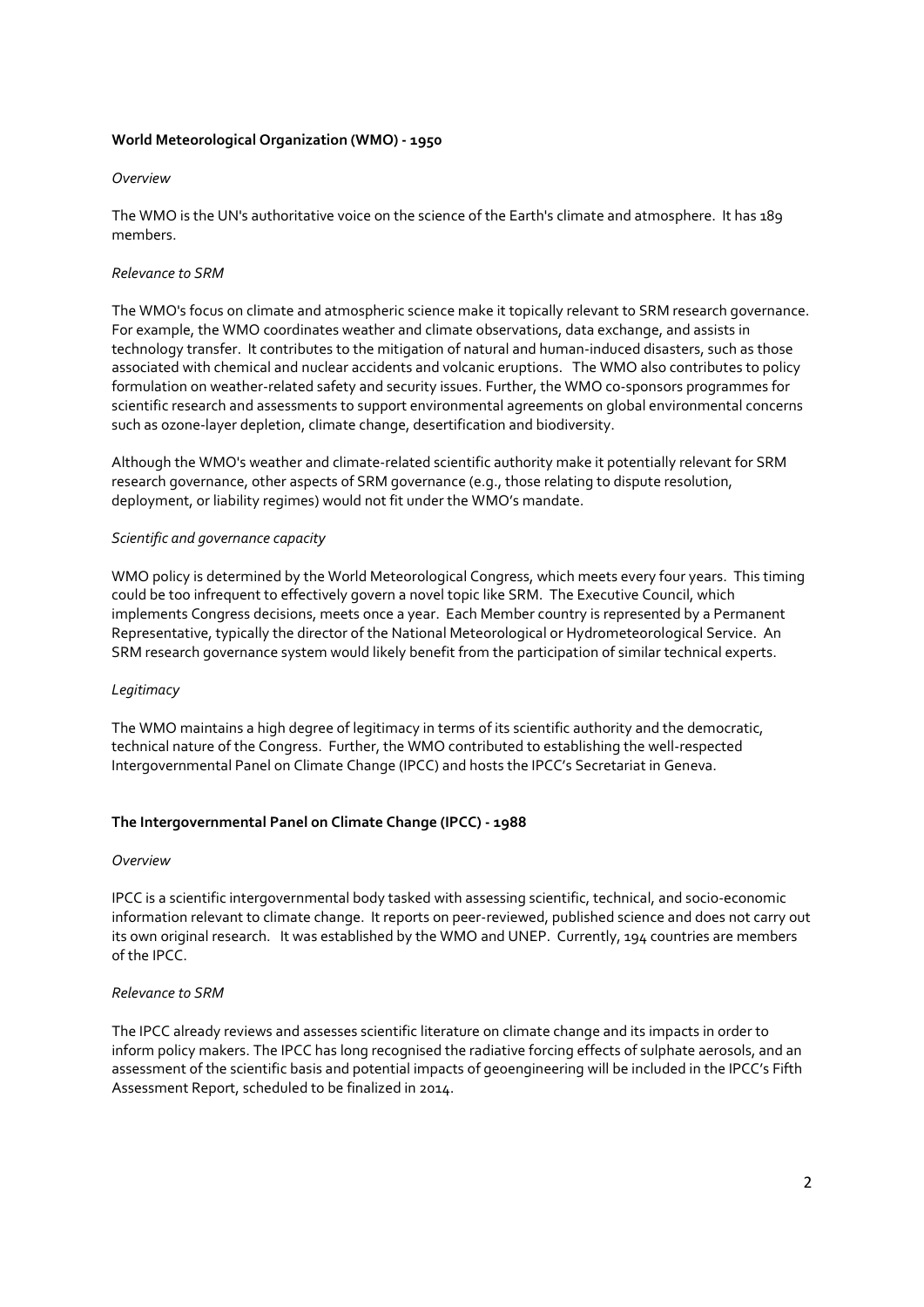### *Scientific and governance capacity*

The IPCC focuses on tasks allotted to it by WMO Executive Council and UNEP Governing Council resolutions and decisions as well as on actions in support of the UN Framework Convention on Climate Change (UNFCCC). The IPCC is best at establishing consensus and reporting existing research. Its work is explicitly policy neutral and is not policy prescriptive. Its role thus does not correspond well with the policy and governance needs of a novel and controversial topic like SRM.

# *Legitimacy*

IPCC reports are widely cited in almost any debate related to climate change. National and international responses to climate change generally regard the IPCC as authoritative. This respect helped the IPCC share the 2007 Nobel Peace Prize.

## **International Maritime Organisation (IMO) - 1948**

### *Overview*

The IMO is a UN agency responsible for the safety of shipping and the prevention of marine pollution by ships. Its participation includes 169 Member States, three Associate Members, and 79 international NGOs having consultative status.

## *Relevance to SRM*

The IMO mandate covers the environmental (including climatic) impacts of shipping emissions, which contain sulphate aerosols. Moreover, the IMO recognises the importance of mitigating six greenhouse gases mentioned in the Kyoto Protocol through IMO's Marine Environment Protection Committee (MEPC).

This nascent link to global climate policy could provide the potential for the IMO to explicitly incorporate the climate-forcing effects of SRM into its agenda; however, this would not be consistent with the MEPC's emphasis on mitigation.

### *Scientific and governance capacity*

The IMO's environmental advisory body, the MEPC, would be best placed to govern SRM research (if done within the IMO) on account of its technical knowledge of the regulation of shipping pollutants. However, regulating SRM, especially experimentation, is likely very different from regulating shipping pollutants.

# *Legitimacy*

The IMO is global in its scope; members include most OECD countries, all major emerging economies, and the majority of developing countries. With a clear mandate and widespread participation by key stakeholders, the IMO is generally viewed as effective in regulating international shipping. However, progress on mitigating ship emissions has been relatively slow to date, and extending the IMO role beyond its core mandate may also stretch its legitimacy.

# **Global Environmental Facility (GEF) - 1991**

### *Overview*

The GEF is a cooperative venture between UNEP, UNDP, and the World Bank. It was established to channel multilateral aid for environmental protection to developing countries and has 182 members.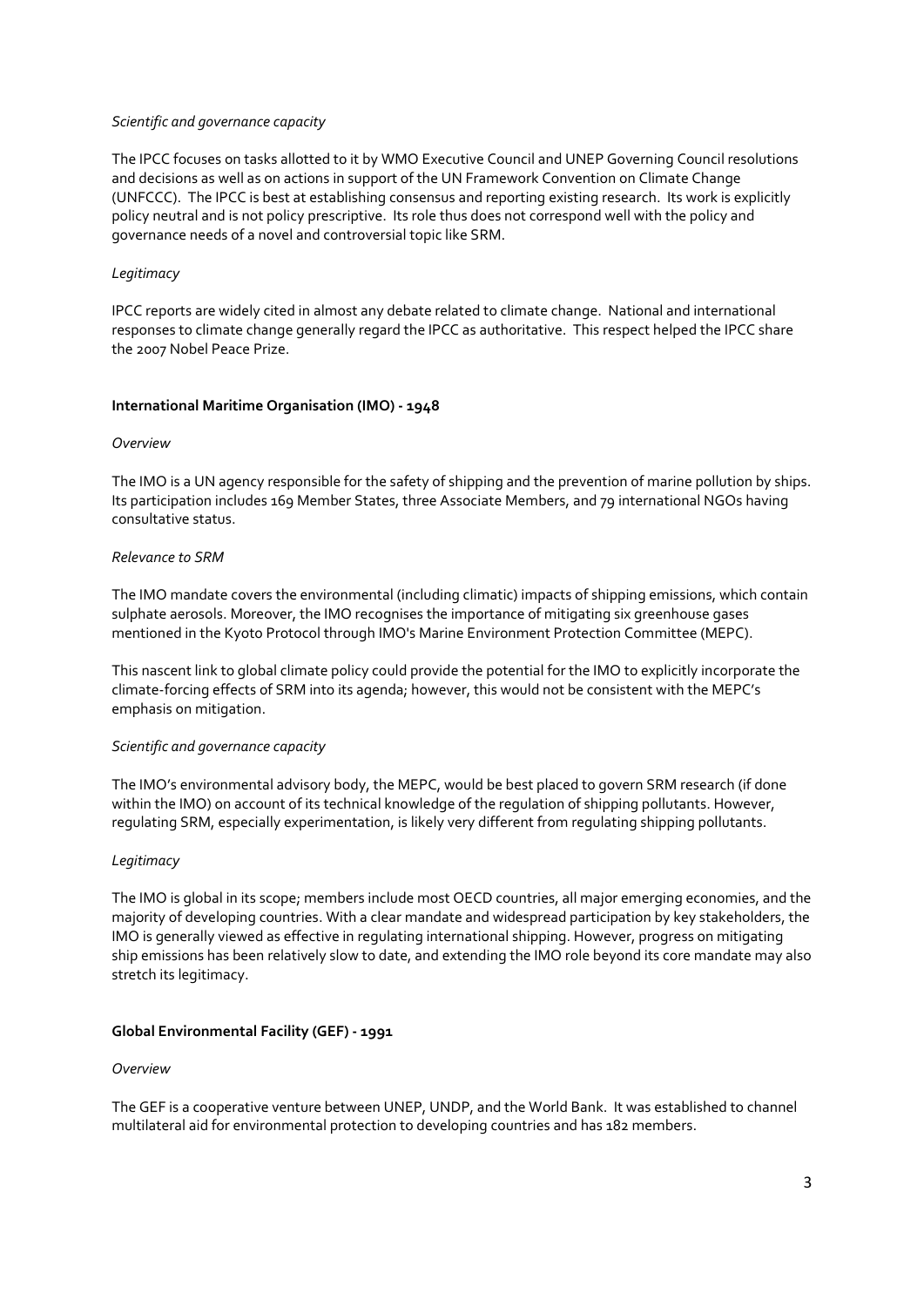### *Relevance to SRM*

SRM governance may benefit from funding to support capacity building or to compensate for claimed damages from SRM research or deployment. Financial assistance and compensation could be directed to member states in accordance with a potential agreement on SRM governance.

If the GEF's mandate were expanded, such funding could plausibly flow through the GEF, which currently provides grants to developing and transitioning countries for projects related to biodiversity, climate change, international waters, land degradation, the ozone layer, and persistent organic pollutants. The GEF's role as a funder, however, limits its usefulness for other aspects of SRM governance.

#### *Scientific and governance capacity*

The GEF is a major funder of projects aimed at improving the global environment. It has allocated \$9.2 billion, supplemented by more than \$40 billion in co-financing, for more than 2,700 projects in more than 165 developing and transitioning countries. A Scientific and Technical Advisory Panel provides technical and scientific advice on the GEF's policies and projects. The GEF also serves as the financial mechanism for the Convention on Biological Diversity and the UNFCCC.

#### *Legitimacy*

The GEF has been identified as an "inclusive and open international organization", due in part to a somewhat balanced representation of donor and recipient countries in its governing council, increased transparency, and direct participation by NGOs through formal consultations.

### **Group of Twenty (G-20) - 1999**

#### *Overview*

The G-20 was established to promote open and constructive discussion between industrial and emergingmarket countries on issues related to global economic stability, and to support international growth and development. The G-20 comprises the finance ministers and central bank governors of 19 countries and the European Union. Key officials from the International Monetary Fund (IMF) and World Bank also participate in G-20 meetings.

### *Relevance to SRM*

Although the G-20 is not yet a full institution, some consider it a vital forum for global governance issues. While its primary focus is global economic and financial governance issues, some see it as likely to play an important role in a future climate change agreement. Nonetheless, there is disagreement within the G-20 on a wide range of issues, including climate change policy.

#### *Scientific and governance capacity*

The G-20 has no permanent staff of its own, and the Chair rotates between members. Not having a permanent staff hinders the capacity of the organization to govern novel issues, such as SRM.

The G-20 strives to achieve consensus on recommendations and measures to be adopted. There are no formal votes or resolutions on the basis of fixed voting shares or economic criteria. Every G-20 member has one "voice" with which it can take an active part in G-20 activity.

### *Legitimacy*

Together, member countries represent around 90 percent of global gross national product, 80 percent of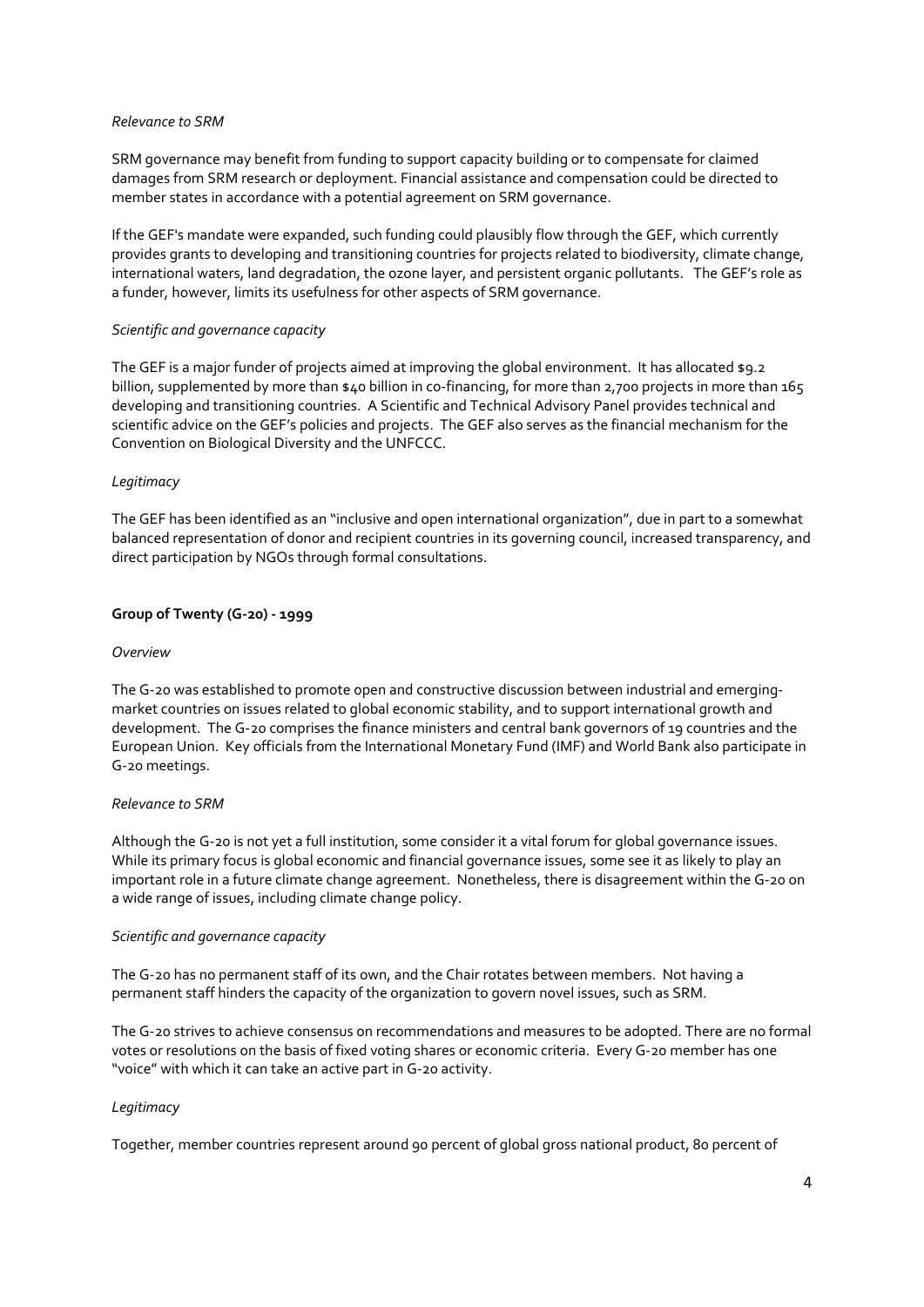world trade, and two-thirds of the world's population. While the G-20's economic weight and influence over the global economy grant it considerable standing, decisions made by a group of twenty may be perceived as having little legitimacy for the other 174 sovereign states. Decisions made by the G-20, however, could theoretically influence actions in more inclusive arenas, such as the UNFCCC.

### **2 Agreements**

## **United Nations Framework Convention on Climate Change (UNFCCC) (1992) and Kyoto Protocol (1997)**

### *Overview*

The mandate of the UNFCCC, and its associated Kyoto Protocol, is to stabilise anthropogenic greenhouse gas concentrations at levels that preclude severe climatic changes and their attendant physical, social and economic impacts. The UNFCCC enjoys widespread participation with 194 Parties; there are 191 Parties to the Kyoto Protocol, but the US is not among them.

## *Relevance to SRM*

Although SRM is not explicitly mentioned in the UNFCCC, the UNFCCC is thematically, structurally, and topically relevant to SRM.

First, the UNFCCC is thematically relevant because SRM is often framed as a complement to mitigation and adaptation responses. Thus, the UNFCCC could logically be extended to govern mitigation, adaptation, and SRM under the same regime. For example, the UNFCCC could be extended to include SRM as an emergency response, contingent on having met mitigation obligations and exhausted adaptation possibilities. The UNFCCC could also establish a fund for SRM (similar to that for adaptation) to pay for assistance or compensate for harm.

Second, the UNFCCC may be structurally relevant to SRM because the existing language and framework on adaptation (such as the guidelines for national adaptation programmes of action) could be adapted for SRM. Factors relevant to both include the need to minimize "adverse effects on the economy, on public health and on the quality of the environment" and "address convincing threats of climate and climate change", including those related to health, food security, water availability, biological diversity, and loss of land.

The UNFCCC also includes mechanisms that regulate private actors. For example, the Clean Development Mechanism (CDM), which certifies carbon offsets, applies to private actors. The CDM appeals procedure also allows projects rejected by the CDM to be challenged by private parties.

Third, the UNFCCC is topically relevant to SRM. While there are no provisions in the UNFCCC that explicitly contemplate SRM, there are provisions that could be construed as relevant to SRM. In particular, the UNFCCC requires that Parties "take precautionary measures to anticipate, prevent or minimize" the causes and effects of climate change "at the lowest possible cost", exchange "information related to the … consequences of various response strategies", and "give full consideration to … the specific needs and concerns of developing country Parties arising from the adverse effects of … the implementation of response measures". Even though SRM was not negotiated in the drafting of this text, "precautionary measures", "response strategies", or "response measures" arguably could be read to include SRM.

The definition of adaptation could arguably be stretched to include SRM. This definition is not given in the Convention text, but is adopted from the IPCC and can be found in the UNFCCC and IPCC website glossaries. "Adaptation" is an "[a]djustment in natural or human systems in response to actual or expected climatic stimuli or their effects, which moderates harm or exploits beneficial opportunities." This definition could literally include SRM; however, given it was not negotiated as part of the Convention or adopted as a COP decision, it has no direct, binding force.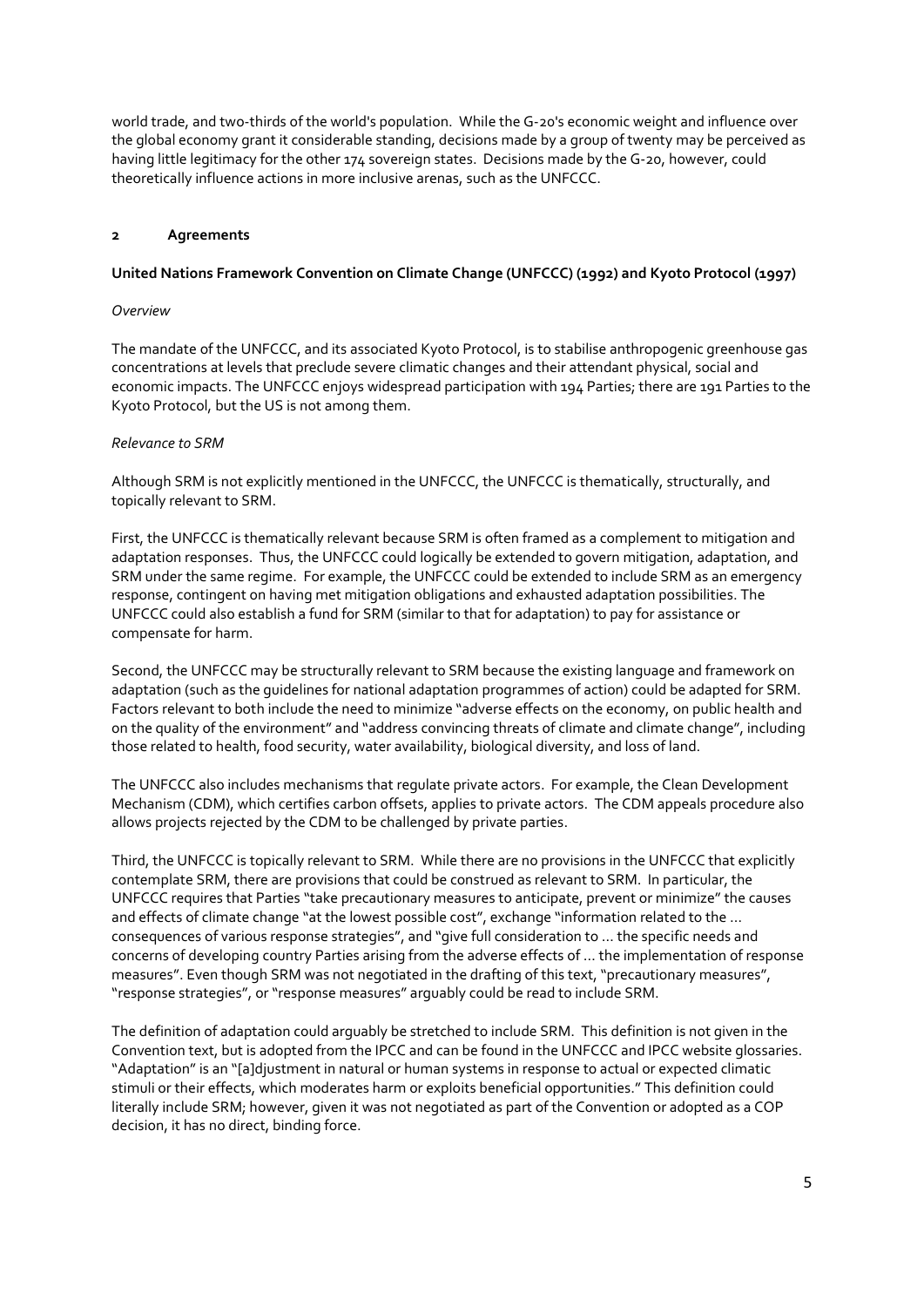## *Scientific and governance capacity*

The UNFCCC, through the Intergovernmental Panel on Climate Change (IPCC), has the ability to generate scientific consensus and bring it into the policy-making arena. The Subsidiary Body for Scientific and Technological Advice (SBSTA) meets twice a year and advises the Conference of the Parties on matters of climate, the environment, technology, and method.

The Achilles' heel of UNFCCC governance is its slow decisionmaking process and overburdened agenda. The Conference of the Parties (COP) has adopted a consensus-based (or at least consensus minus one) decisionmaking approach, which means that there is considerable diplomatic leeway for a small number of states to block decisions approved by the majority, and – crucially for SRM – to cause gridlock on all novel issues. The UNFCCC and its associated Kyoto Protocol are also struggling to tackle a large and constantly expanding agenda.

# *Legitimacy*

The UNFCCC is the only convention specifically focused on climate change and has near universal participation (with 194 Parties); as a result, some perceive it as the only legitimate forum in which to discuss climate change. This near universal membership and the UNFCCC's high profile in environmental governance is both a blessing and a curse: consensus-based decision-making allows a small minority to block agreement while the political prominence of the regime makes it difficult to tackle controversial issues. The existing tensions in the regime could be exacerbated by the controversies surrounding the impacts and ownership of SRM technologies, particularly between developed/emerging economies and least developed/physically vulnerable states.

## **Convention on Long-Range Transboundary Air Pollution (CLRTAP) - 1979**

### *Overview*

The mandate of CLRTAP is to research, control and reduce the environmental damage and health hazards caused by long-range transboundary air pollution. There are 51 Parties to this regional Convention, including most European countries, the US, and Canada.

### *Relevance to SRM*

CLRTAP has adopted three protocols (Helsinki 1985, Oslo 1994, and Gothenberg 1999) that regulate sulphur emissions. For example, the Gothenburg Protocol attempts to "control and reduce emissions of sulphur . . . that are caused by anthropogenic activities and are likely to cause adverse effects on human health, natural ecosystems, materials and crops, due to acidification, . . . as a result of long-range transboundary atmospheric transport". These Protocols could be relevant to sulphur aerosol SRM in imposing country-based ceilings on sulphur emissions; however, research indicates that sulphur deposits from stratospheric aerosols will likely contribute insignificantly to acidification.

Since these provisions only set limits on emissions or transboundary fluxes without distinguishing SRM activities from other emission sources, CLRTAP and its protocols would not effectively regulate SRM. Further, these protocols focus on counteracting the impacts of emissions on health, agriculture, and ecosystems, and do not account for sulphates' direct effect on the climate.

### *Scientific and governance capacity*

The representatives of the Contracting Parties constitute the Executive Body, which meets at least annually to review the implementation of the Convention and establish working groups on implementation and development.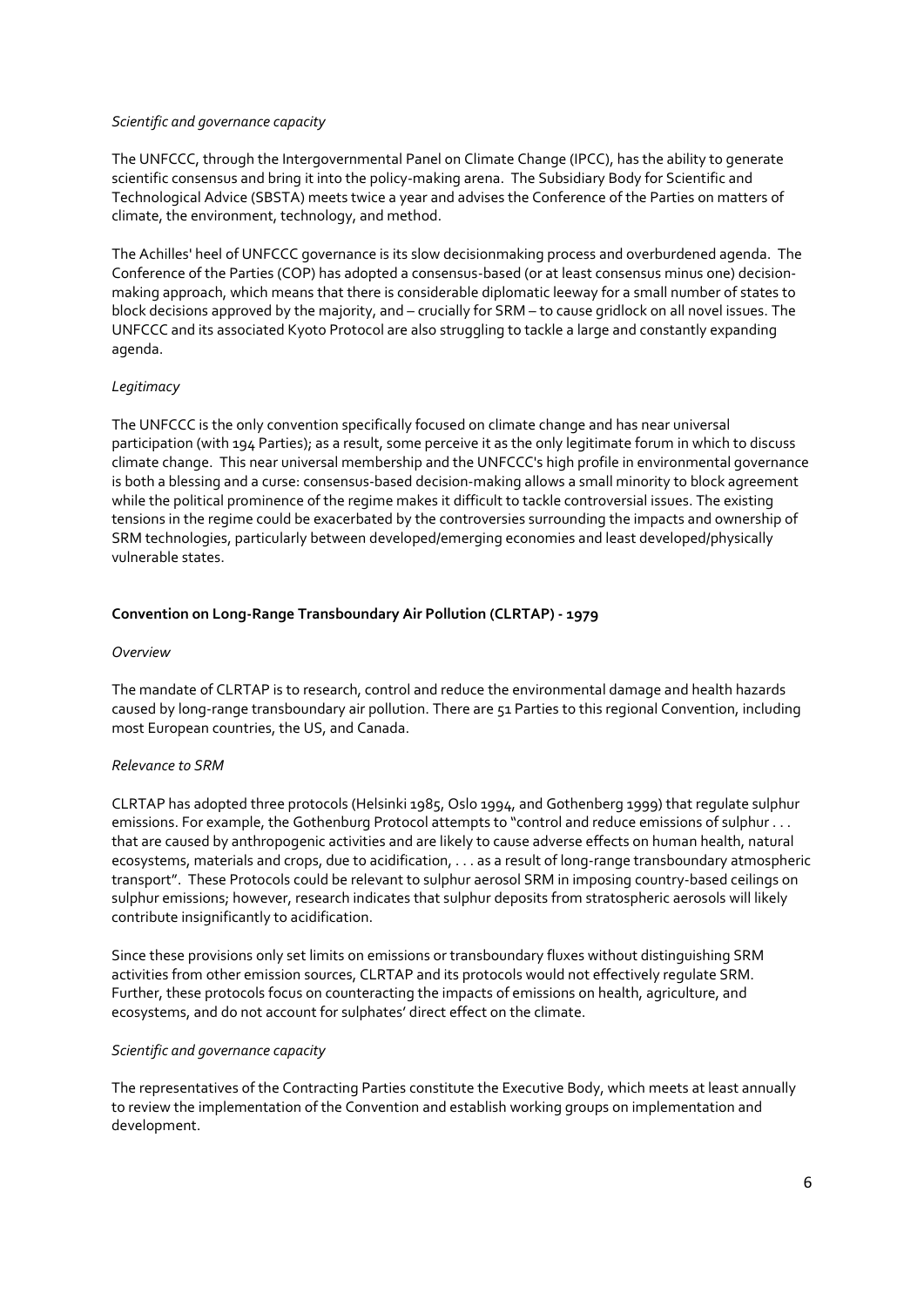CLRTAP has proved to be very effective in regulating anthropogenic air pollution, and has substantially decreased air pollutant emissions in Europe during the last twenty years (~100 billion Euros per year have been saved in terms of avoided damage by sulphur and nitrous oxide emissions). However, because this success is the result of compliance, CLRTAP's enforcement mechanisms are currently untested.

### *Legitimacy*

CLRTAP's decades-long familiarity with long-range transboundary air pollution monitoring and assessment, and its comprehensive data on aerosol particles, has earned the Convention high levels of public credibility and acceptance, particularly in Europe. Its ability to address climate-forcing transboundary air pollutants that are not covered by the UNFCCC, including black carbon, lends it additional flexibility. Its membership, however, is regional and limited. It does not include China, Brazil, Mexico and India, which now are considered to be major contributors to long-range air pollution. Its current geographical exclusiveness could be one factor preventing the Convention from developing an international and inclusive framework for SRM research governance.

### **Convention on Biological Diversity (CBD) - 1992**

### *Overview*

The CBD provides a legal framework for the conservation, sustainable use and equitable sharing of biodiversity by its 193 Parties (the US notably not among them). It is a United Nations Convention, initiated by UNEP.

## *Relevance to SRM*

The CBD is the only United Nations treaty body to make a decision regarding SRM research to date. At the 10<sup>th</sup> Conference of the Parties (COP) in Nagoya, 2010, the CBD issued a decision inviting the Parties to: *"*[*e*]*nsure . . . in the absence of science based, global, transparent and effective control and regulatory mechanisms for geo-engineering . . . that no climate-related geo-engineering activities that may affect biodiversity take place, until there is an adequate scientific basis on which to justify such activities . . . , with the exception of small scale scientific research studies that would be conducted in a controlled setting . . . , and only if they are justified by the need to gather specific scientific data and are subject to a thorough prior assessment of the potential impacts on the environment".*

The wording of this decision is hortatory and ambiguous, and it is not legally binding upon the Parties. Since the decision only *invites* the Parties to take action, state implementation of this decision will likely be weak and piecemeal. The decision leaves open the possibility that "small scale studies" contributing to the development of an adequate scientific basis for larger scale experimentation would be allowed, and there is an implication that an adequate scientific basis would make geoengineering permissible.

Aside from the recent decision, the CBD requires Parties to identify activities that have or are likely to have "significant adverse impacts" on the "conservation and sustainable use of biological diversity," to monitor their effects, and to regulate or manage such activities. If a Party finds the presence or likelihood of significant adverse impact in SRM activities, it would then be required to regulate or manage them. Since neither regulation nor management is elaborated by the Convention, Parties would retain much discretion and flexibility in implementation. The governance of SRM through the CBD would therefore be decentralized, likely with substantial variations across nations.

Two types of SRM activities may be considered to have significant adverse impact on biodiversity. SRM involving sulphate aerosols could impact biodiversity, but the effects may be difficult to detect in the absence of a significant deployment. SRM techniques that include selectively planting reflective vegetation or other land use change may also affect biological diversity if done on a sufficiently large scale.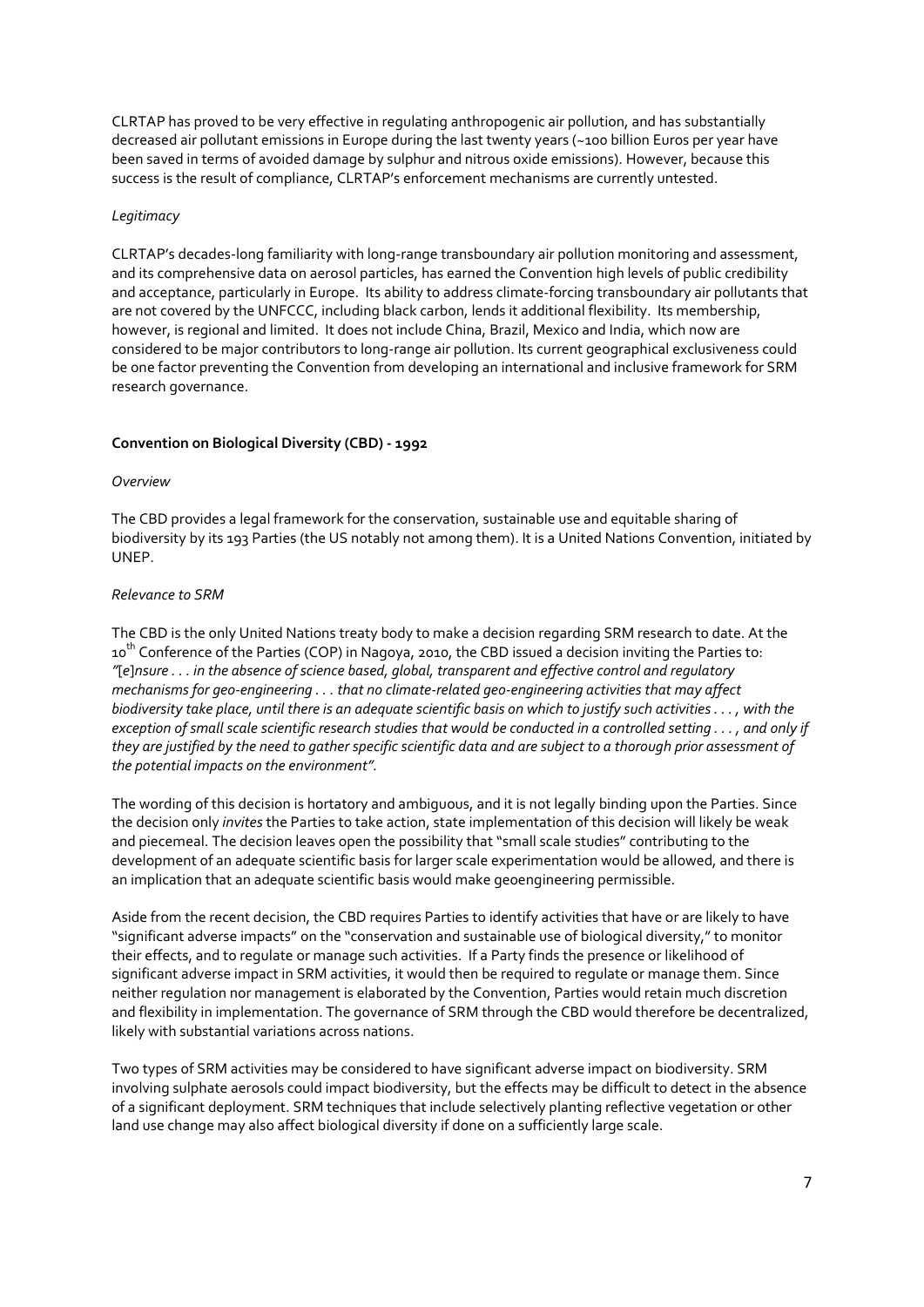### *Scientific and governance capacity*

The CBD's scientific advisory body is known as the Subsidiary Body on Scientific, Technical and Technological Advice (SBSTTA). It was, in part, responsible for the Nagoya "moratorium", although there is evidence that this was largely attributable to the CBD's links to key NGOs opposed to geoengineering rather than to the CBD's subsidiary bodies. The CBD has weak compliance mechanisms; it can issue hortatory and advisory statements on violations, but leaves monitoring and enforcement to its constituent Parties. Further, since the CBD only has jurisdiction over activities that would affect biodiversity, some SRM techniques would be exempted from its limited coverage.

## *Legitimacy*

The CBD's legitimacy with regard to SRM is hampered by the ambiguous nature of the decision taken at Nagoya. The "moratorium" is not legally binding, and how individual states will interpret it or see it as a deterrent is uncertain.

# **Convention on the Prohibition of Military or Any Other Hostile Use of Environmental Modification Techniques (ENMOD) - 1977**

### *Overview*

ENMOD grew out of a concern over the "dangers of the use of environmental modification techniques for military purposes." It is the only international treaty that directly covers environmental modification and has 74 Parties.

### *Relevance to SRM*

ENMOD prohibits "military or any other hostile use of environmental modification techniques having widespread, long-lasting or severe effects as the means of destruction, damage or injury" to any other Party, while explicitly preserving the use of environmental modification techniques for peaceful purposes. It does not mention research or experimentation; however, as clarified in the Understanding Relating to Article I (which is not incorporated into the Convention but part of the negotiating record), the scale of the prohibition does not preclude small-scale, short-duration activities, which may effectively distinguish between experimentation and deployment.

Even if SRM activities are considered "environmental modification techniques," the environmental modifications must be "military" or "hostile" and used as "the means of destruction, damage or injury" to be prohibited. Further, SRM whose effects are domestically confined is excluded from ENMOD, which covers damage to any *other* Party. This is consistent with a concern for military use but does not inform the regulation of SRM within national boundaries.

Prohibited modifications also must be "widespread, long-lasting or severe". The negotiating committee defined "widespread" to encompass "an area on the scale of several hundred square kilometers", "longlasting" to mean a duration "lasting months or approximately a season", and "severe" to involve "serious or significant disruption or harm to human life, natural and economic resources, or other assets". SRM experimentation could be designed to not exceed any of these triggers, though deployment would likely have to be widespread and long lasting to be effective.

These qualifications severely limit potential applications to SRM, and proving hostile intent in these activities likely would be difficult.

### *Scientific and governance capacity*

Since ENMOD's mandate is to *ban* hostile weather modification techniques, it is not conducive to regulating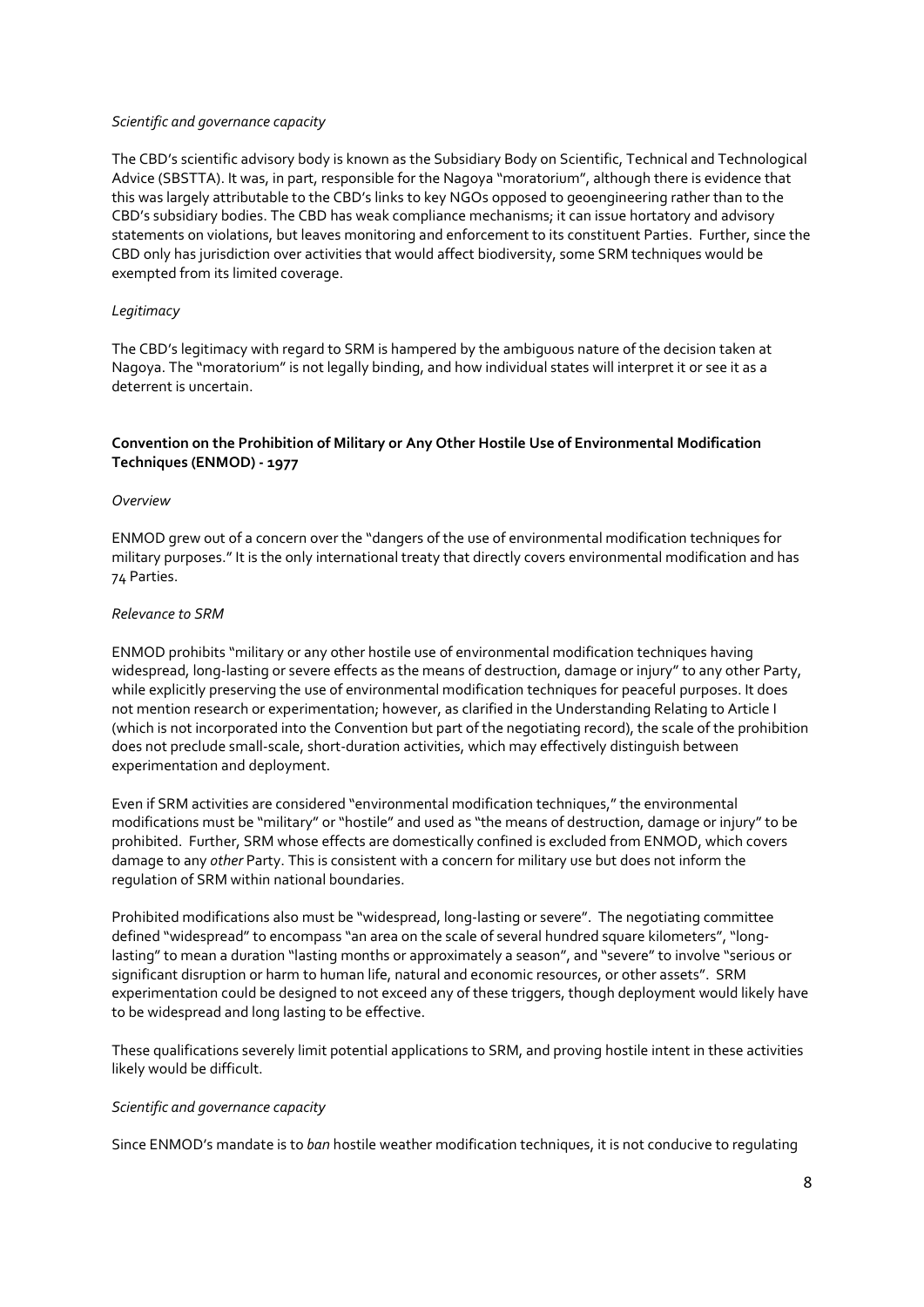permissible SRM. As to exchange of scientific knowledge, it does recommend "the fullest possible exchange of scientific and technological information on the use of environmental modification techniques for peaceful purposes". This seems to suggest that information involving SRM technologies should be shared, though the ENMOD Treaty has historically facilitated little scientific exchange.

ENMOD lacks implementation and compliancemechanisms and leaves it to each Party to monitor and enforce the Treaty. The Treaty only requires a majority to adopt amendments, but it would require a great deal of modification to adopt a framework that provides guidance as well as a governing body to continuously monitor and enforce. Further, Parties do not convene on a regular basis.

Any Party may file a complaint with the United Nations Security Council against another in breach of Convention obligations. Since the Security Council is theoretically the most powerful body in global governance, if any ENMOD Party were to lodge a complaint about SRM, the debate on geoengineering would be brought to the UN's highest stage. The capacity of this system, however, remains untested, as no Party has ever been formally accused of breach of ENMOD's provisions.

### *Legitimacy*

ENMOD provides an obsolete and largely untested system of governance, with a low membership (48 signatories and 74 Parties, though these include most major economies), and infrequent convening of its Parties.

## **Vienna Convention for the Protection of the Ozone Layer (1985) and Montreal Protocol on Substances that Deplete the Ozone Layer (1987)**

### *Overview*

The Vienna Convention and Montreal Protocol's mandate is to protect human health and the environment against the effects of modifying the ozone layer. Rather than regulating levels of ozone-depleting substances (ODS), it treats them as a hazard and seeks to eliminate them. The Vienna Convention has 194 parties.

### *Relevance to SRM*

Sulphate aerosols are not included as ODS and are unregulated by the Montreal Protocol. There are procedures for identifying, assessing, and phasing out new substances with ozone-depleting potential not currently on the list of controlled substances, but sulphur compounds are commonly generated through the burning of fossil fuels and thus are neither "new" nor do they directly deplete ozone. Further, it may not be feasible to eliminate them. Therefore, although sulphate aerosols create chemical byproducts that destroy ozone, sulphate aerosols do not fall under the scope of the Montreal Protocol.

The wider scope of the Vienna Convention could be read to cover sulphate aerosols, but new agreements or protocols would have to be adopted to more adequately govern them.

### *Scientific and governance capacity*

The Montreal Protocol has a good record of compliance, and is lauded as one of the most successful and coherent environmental regimes. It has universal membership (it has been ratified by 196 states), and a credible track record of assessment, regulation, and the translation of science to policy.

The Montreal Protocol requires a two thirds majority to adopt legally binding decisions, which allows it flexibility to expand its mandate and operations. This is in contrast to the consensus requirement of the UNFCCC.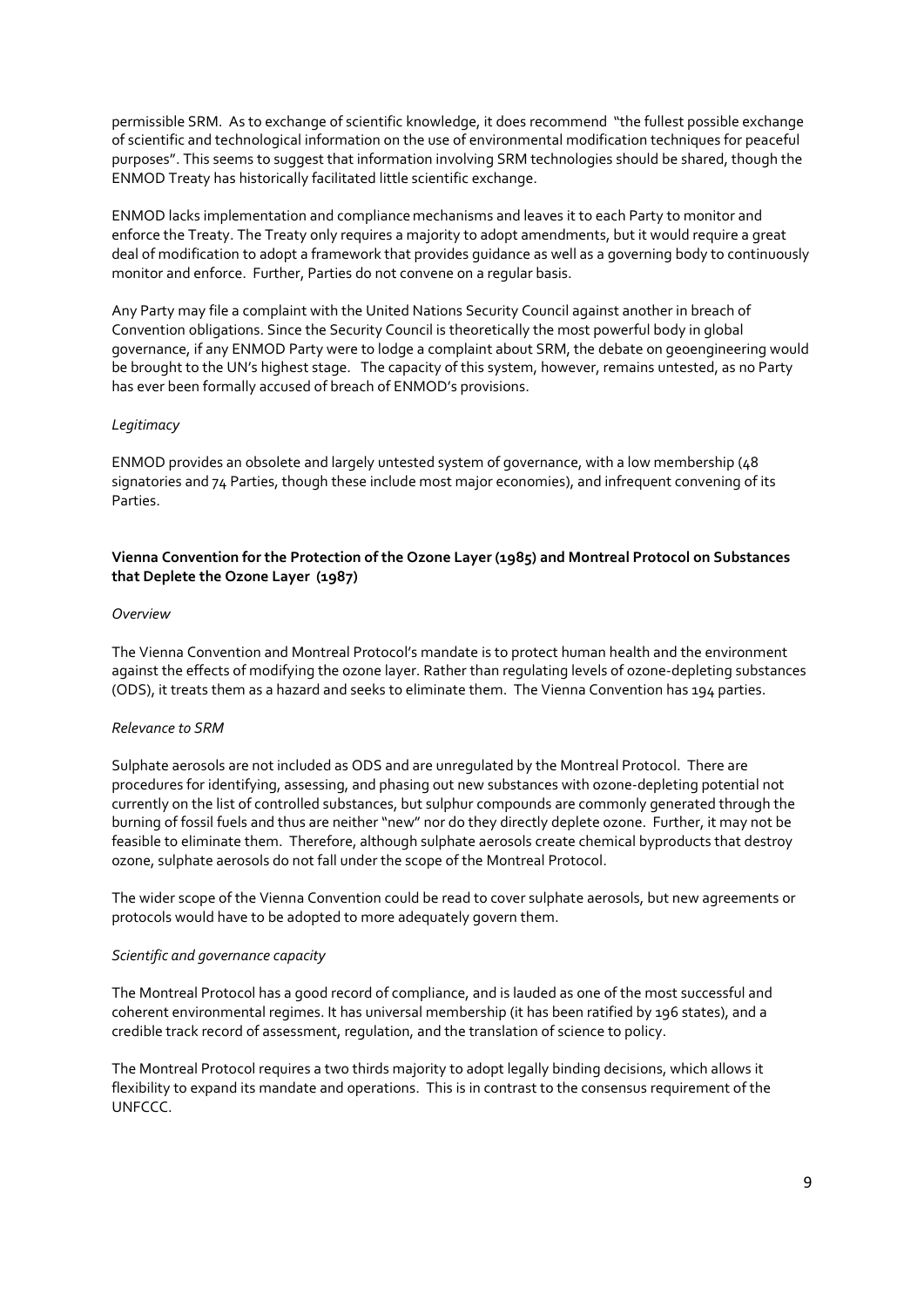## *Legitimacy*

Even though a decisionmaking process that requires only a supermajority versus a consensus may diminish legitimacy because it lacks universal consent, the effectiveness and perceived fairness of the Protocol offsets that concern. In fact, the Protocol has enjoyed broad support in both developed and developing countries thanks to its successful implementation of the common but differentiated responsibilities principle (developing nations were given a decade's grace period before undertaking ODS cuts, and were allowed to increase ODS consumption for a time). Furthermore, the regime's funding mechanism, the Multilateral Fund, recognised the special needs of Southern states for financial and technology transfer, thus persuading Southern states to ratify the Protocol, and earning the Protocol near-universal membership.

However, considering that the UNFCCC has comparable processes and has not made significant progress on greenhouse gas governance, it seems plausible that the key to the Montreal Protocol's success is the fact that ozone depleting substances, unlike greenhouse gases, are not sufficiently tied to economic growth. If the Protocol were to adopt any SRM governance role - and its accompanying geopolitics - the coherence of its mandate would no doubt be muddied, and the legitimacy of the regime could be impaired.

## **Antarctic Treaty System (ATS) – 1959**

### *Overview*

The ATS comprises the 1959 Antarctic Treaty and several other agreements, including the 1991 Protocol on Environmental Protection to the Antarctic Treaty (PEPAT). The Antarctic Treaty was developed to preserve Antarctica for peaceful purposes (such as international scientific cooperation). PEPAT has 31 consultative parties and 12 non-consultative parties.

### *Relevance to SRM*

The Antarctic Treaty has little applicability to SRM, but the PEPAT could be relevant in that it requires Parties conducting activities in the Antarctic Treaty area to "limit adverse impacts on the Antarctic environment" and to avoid "adverse effects on climate or weather patterns".

These provisions could apply to SRM activities conducted in the Antarctic Treaty area. For instance, some SRM deployment could be focused in the polar regions to slow icecap melting. Such techniques could implicate PEPAT, for example, if a resulting increase in cloud cover reduces the solar energy available to Antarctic ecosystems and leads to changes in the Antarctic climate. To avoid these PEPAT obligations, a party could simply conduct the activity outside of the Antarctic Treaty area.

Nevertheless, Annex II of the PEPAT – prohibiting the taking and harmful interference of native fauna and flora – arguably may not be restricted to activities in the Antarctic Treaty area. Because parts of Annex II do not explicitly include the "Antarctic Treaty area" limitation, these provisions may arguably govern SRM activities implemented elsewhere that result in the "significant adverse modification of habitats" of native flora and fauna in the Antarctic.

However, the ATS is not a good candidate for comprehensive SRM regulation, even with amendments, simply because of its limited applicability and geographic coverage.

### *Scientific and governance capacity*

The Antarctic Treaty establishes the "Antarctic Treaty Consultative Meeting" (ATCM), for Parties who have established a threshold level of interest in Antarctica, to periodically meet to formulate and recommend measures to further the objectives of the Treaty. The ATCM meets annually. The Treaty System is thus governed by the few who are Antarctic Treaty Consultative Parties.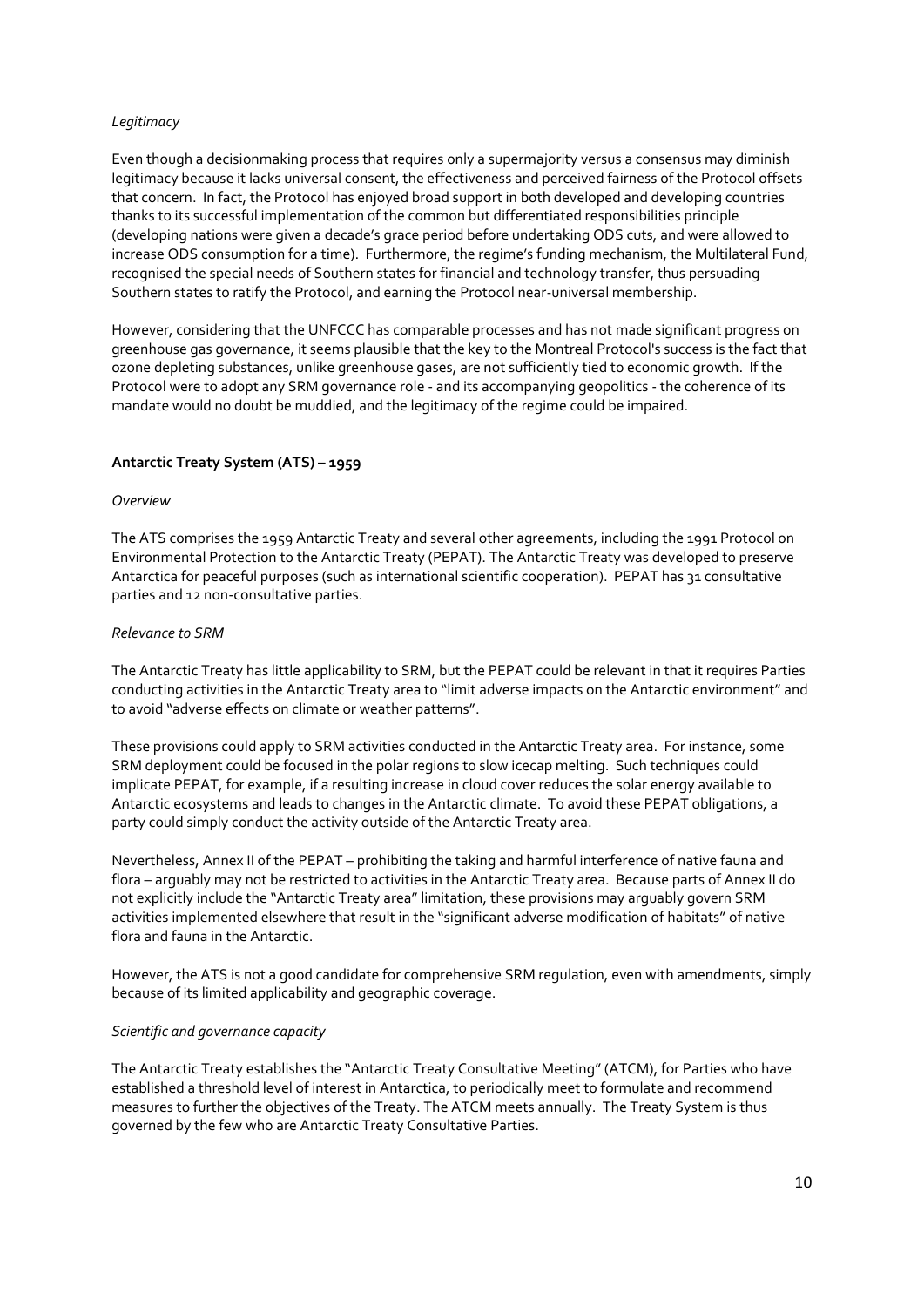Under the Antarctic Treaty and PEPAT, Consultative Parties designate those who may conduct inspections; and non-compliance is enforced through, among other things, negotiations, mediations, or adjudication. PEPAT further instructs Parties to adopt their own regulations and procedures to ensure compliance and determine liability for damages.

The Scientific Committee on Antarctic Research (SCAR) provides independent scientific advice to the Antarctic Treaty system. The PEPAT establishes a Committee for Environmental Protection (CEP) to which each Party can appoint a representative, and to which the President of SCAR is invited as an observer. The function of the CEP is to provide advice and formulate recommendations to the Parties in connection with the implementation of the PEPAT.

## *Legitimacy*

Even if PEPAT covers SRM, the governance structure of the ATS is likely inappropriate for regulating SRM. SRM techniques would benefit from continuous oversight, preferably by an international body where developing as well as developed countries have a voice. In contrast, the Treaty System is largely governed by a small number of Consultative Parties.

Although the ATS has a decades-long record of preserving Antarctica for peace and science, its legitimacy has been questioned on the grounds that Antarctica should be governed as part of the global commons, and decisions made by a limited membership cannot bind those who did not consent to the regime.

# **Treaty on Principles Governing the Activities of States in the Exploration and Use of Outer Space, including the Moon and Other Celestial Bodies (Outer Space Treaty) - 1967**

### *Overview*

The Outer Space Treaty provides a basic legal framework for international space law. It prohibits its 100 Parties from placing weapons of mass destruction (not conventional weapons) in space, and only allows the Moon and other celestial bodies to be used for peaceful activities.

### *Relevance to SRM*

The Treaty does not define "outer space" but generally refers to "any location outside Earth's atmosphere". As the treaty covers only outer space activities, its limited scope would exclude atmospheric SRM.

### *Scientific and governance capacity*

The Treaty has weak international implementation provisions. The regulation of research, including control of its environmental impacts, falls to the national research sponsor alone.

The treaty also lacks compensation and dispute resolution mechanisms, the absence of which further undermines its prospect for SRM governance or regulation. Since "damage" is also undefined, the Outer Space treaty provides at most a legal basis from which nations can seek compensation for damages caused by outer space SRM.

### *Legitimacy*

The Outer Space Treaty is a relatively untested instrument, of limited relevance for SRM governance because of its significant spatial and institutional limitations.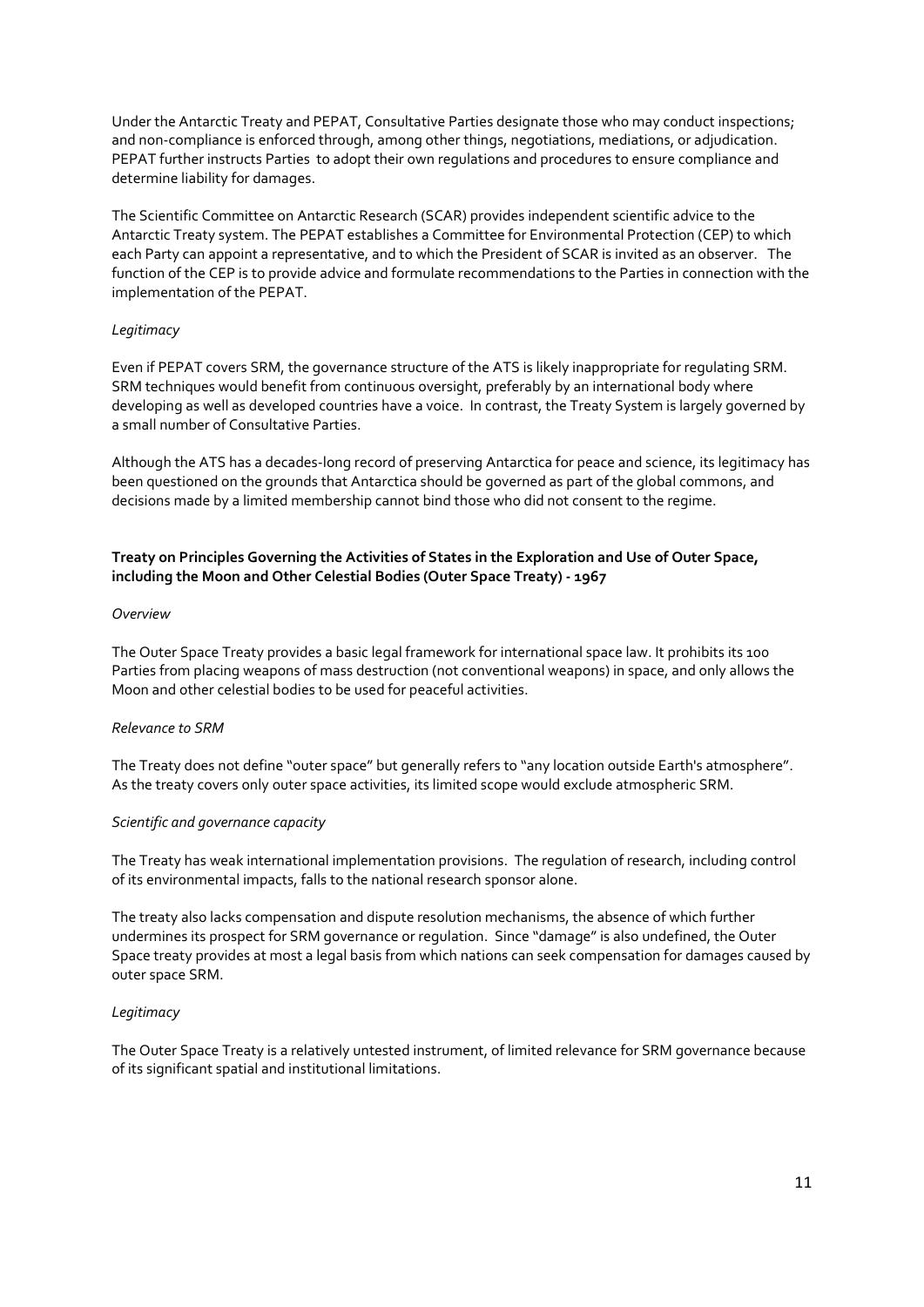# **Convention on International Liability for Damage Caused by Space Objects (Space Liability Convention) - 1972**

### *Overview*

The Space Liability Convention expands on the liability rules created in the Outer Space Treaty. It has 90 parties.

### *Relevance to SRM*

The Space Liability Convention is similarly relevant only to space-based SRM. It holds a launching State liable for damage caused by its space objects and devises an elaborate compensation mechanism. It has established, for example, provisions governing joint liability and indemnification, standing of claimants, channels to present claims, time limits, and principles for the determination of damage.

Despite its limited coverage, the Convention provides a liability framework that could be a model for addressing potential claims from SRM activities. A liability regime alone, however, would be inadequate to govern SRM research and deployment.

### *Scientific and governance capacity*

The Space Liability Convention does not establish a governing body and thus does not have the capacity for SRM governance.

## *Legitimacy*

The treaty has never been invoked and is therefore untested.

# **UN Convention on the Law of the Sea (UNCLOS) - 1982**

### *Overview*

UNCLOS is an attempt by the international community to regulate all aspects of the resources of the sea and peaceful uses of the ocean, including navigation, territorial sea limits, marine research, and conservation and management of marine resources. It has widespread participation with 161 Parties, although not the US.

### *Relevance to SRM*

UNCLOS contains provisions to promote scientific research and protect the marine environment. The Convention may be applicable to specific geoengineering methods or activities within, or impacting on, the physical areas covered by the Convention. However, due to its limited spatial scope it could only ever apply to the indirect effects of SRM research.

### *Scientific and governance capacity*

Like other spatially limited regimes (Outer Space Treaty, Antarctic Treaty System) UNCLOS contains weak international implementation provisions for research governance, which remains a national responsibility. A unique feature of UNCLOS is its binding procedure for settlement of disputes.

### *Legitimacy*

UNCLOS has a significant impact on the regulation of ocean space, but its institutional mechanisms are principally concerned with governance of international ocean areas (the deep seabed in particular) and reliant on national governance for other ocean space. In its current form it lacks both the institutional structure and